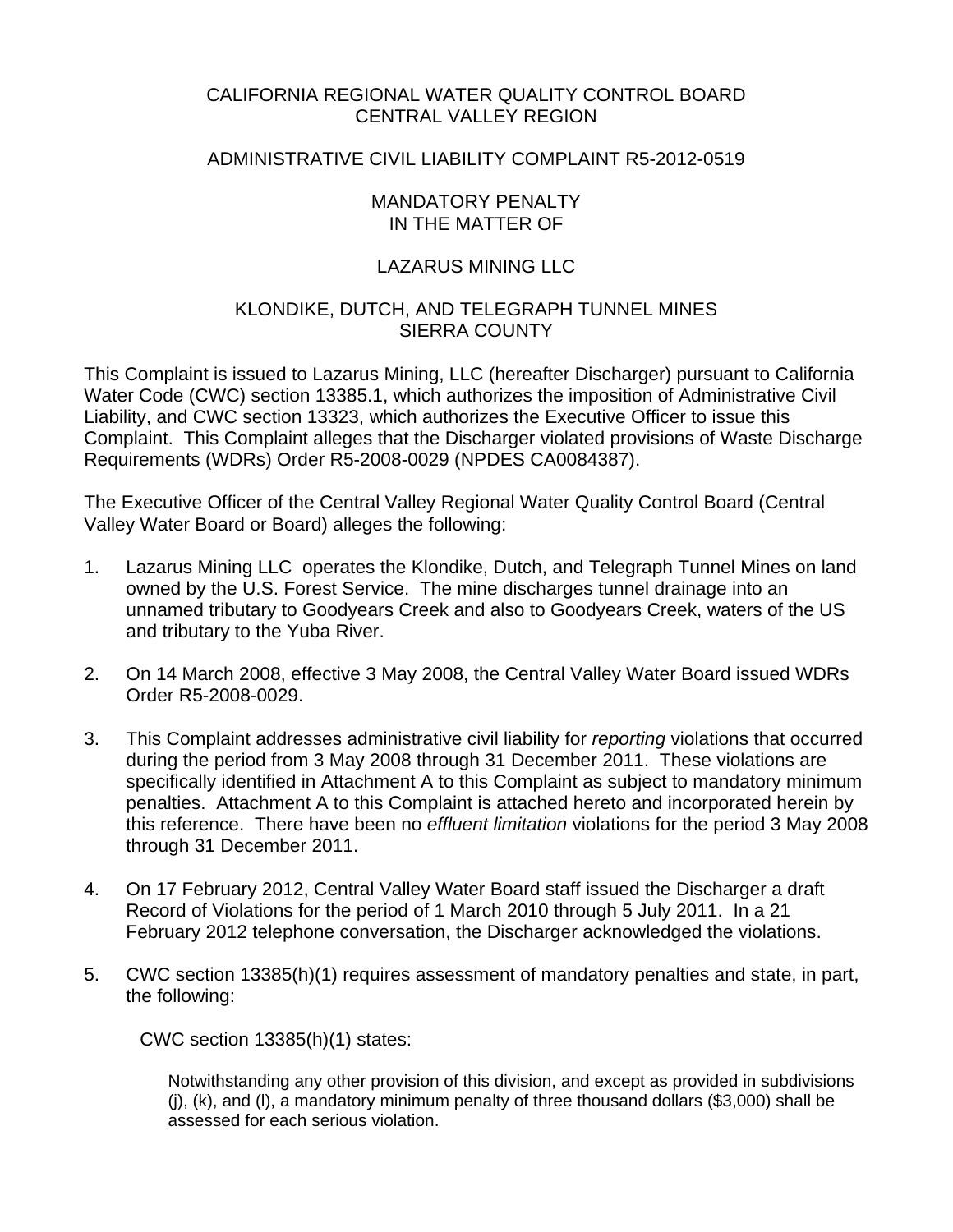6. CWC sections 13385.1(a)(1) states, in part, the following:

For the purposes of subdivision (h) of Section 13385, a "serious violation" also means a failure to file a discharge monitoring report required pursuant to Section 13383 for each complete period of 30 days following the deadline for submitting the report, if the report is designed to ensure compliance with limitations contained in waste discharge requirements that contain effluent limitations.

7. CWC section 13385.1(b) states, in part:

(1) Notwithstanding paragraph (1) of subdivision (a), a mandatory minimum penalty shall continue to apply and shall be assessed pursuant to subdivision (h) of Section 13385, but only for each required report that is not timely filed, and shall not be separately assessed for each 30-day period following the deadline for submitting the report, if both of the following conditions are met:

(A) The discharger did not on any occasion previously receive, from the state board or a regional board, a complaint to impose liability pursuant to subdivision (b) or (c) of Section 13385 arising from a failure to timely file a discharge monitoring report, a notice of violation for failure to timely file a discharge monitoring report, or a notice of the obligation to file a discharge monitoring report required pursuant to Section 13383, in connection with its corresponding waste discharge requirements.

(B) The discharges during the period or periods covered by the report do not violate effluent limitations, as defined in subdivision (d), contained in waste discharge requirements.

(2) Paragraph (1) shall only apply to a discharger who does both of the following:

(A) Files a discharge monitoring report that had not previously been timely filed within 30 days after the discharger receives written notice, including notice transmitted by electronic mail, from the state board or regional board concerning the failure to timely file the report.

(B) Pays all penalties assessed by the state board or regional board in accordance with paragraph (1) within 30 days after an order is issued to pay these penalties pursuant to Section 13385.

8. CWC section 13323 states, in part:

Any executive officer of a regional board may issue a complaint to any person on whom administrative civil liability may be imposed pursuant to this article. The complaint shall allege the act or failure to act that constitutes a violation of law, the provision authorizing civil liability to be imposed pursuant to this article, and the proposed civil liability.

9. WDRs Order R5-2008-0029, Self-Monitoring Reports (SMRs), Attachment X.B.2., states, in part: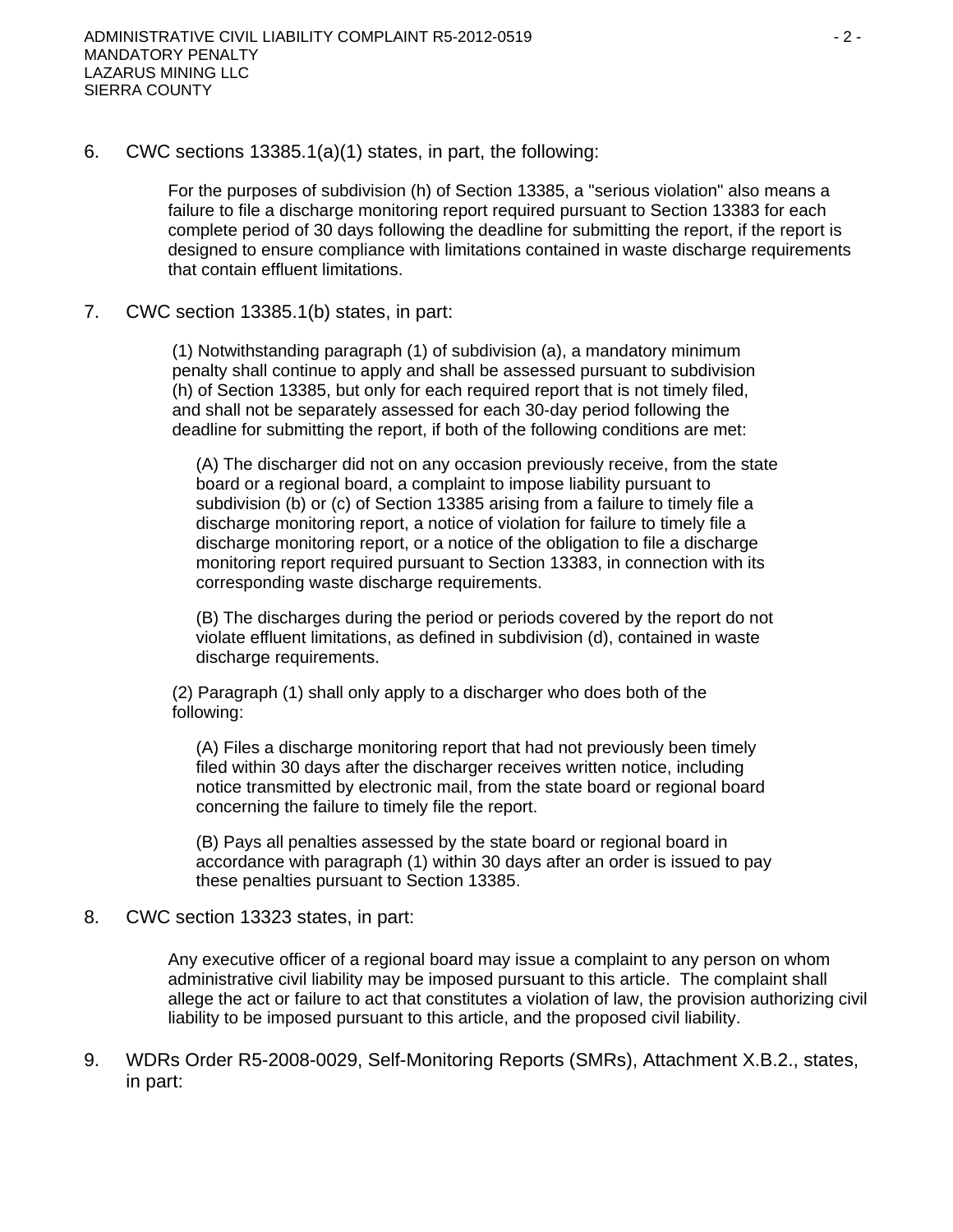- 2. Monitoring results shall be submitted to the Regional Water Board by the **first day** of the second month following sample collection.
- 10. The Discharger submitted late self-monitoring reports (SMRs) as follows: the January 2010 SMR was received 31 days after the due date; the April 2010 SMR was received 37 days after the due date; and the April 2011 SMR was received 34 days after the due date. The Discharger committed three (3) serious violations for failure to timely submit the self-monitoring reports required by WDRs Order R5-2008-0029. The mandatory minimum penalty for these serious violations is **nine thousand dollars (\$9,000)**.
- 11. The total amount of the mandatory penalties assessed for the cited effluent violations is **nine thousand dollars (\$9,000).** A detailed list of the cited effluent violations is included in Attachment A, a part of this Complaint. This Complaint addresses administrative civil liability for violations that are specifically identified in Attachment A as subject to mandatory minimum penalties.
- 12. Issuance of this Administrative Civil Liability Complaint to enforce CWC Division 7, Chapter 5.5 is exempt from the provisions of the California Environmental Quality Act (Pub. Resources Code section 21000 et seq.), in accordance with California Code of Regulations, title 14, section 15321(a)(2).

# **LAZARUS MINING LLC IS HEREBY GIVEN NOTICE THAT:**

- 1. The Executive Officer of the Central Valley Water Board proposes that the Discharger be assessed an Administrative Civil Liability in the amount of **nine thousand dollars (\$9,000)**.
- 2. A hearing on this matter will be held at the Central Valley Water Board meeting scheduled on **7/8 June 2012**, unless the Discharger does one of the following by **9 April 2012**:
	- a) Waives the hearing by completing the attached form (checking off the box next to Option 1) and returning it to the Central Valley Water Board, along with payment for the proposed civil liability of **nine thousand dollars (\$9,000)**;or
	- b) The Central Valley Water Board agrees to postpone any necessary hearing after the Discharger requests to engage in settlement discussions by checking off the box next to Option #2 on the attached form, and returns it to the Board along with a letter describing the issues to be discussed; or
	- c) The Central Valley Water Board agrees to postpone any necessary hearing after the Discharger requests a delay by checking off the box next to Option #3 on the attached form, and returns it to the Board along with a letter describing the issues to be discussed.
- 3. If a hearing on this matter is held, the Central Valley Water Board will consider whether to affirm, reject, or modify the proposed Administrative Civil Liability, or whether to refer the matter to the Attorney General for recovery of judicial civil liability.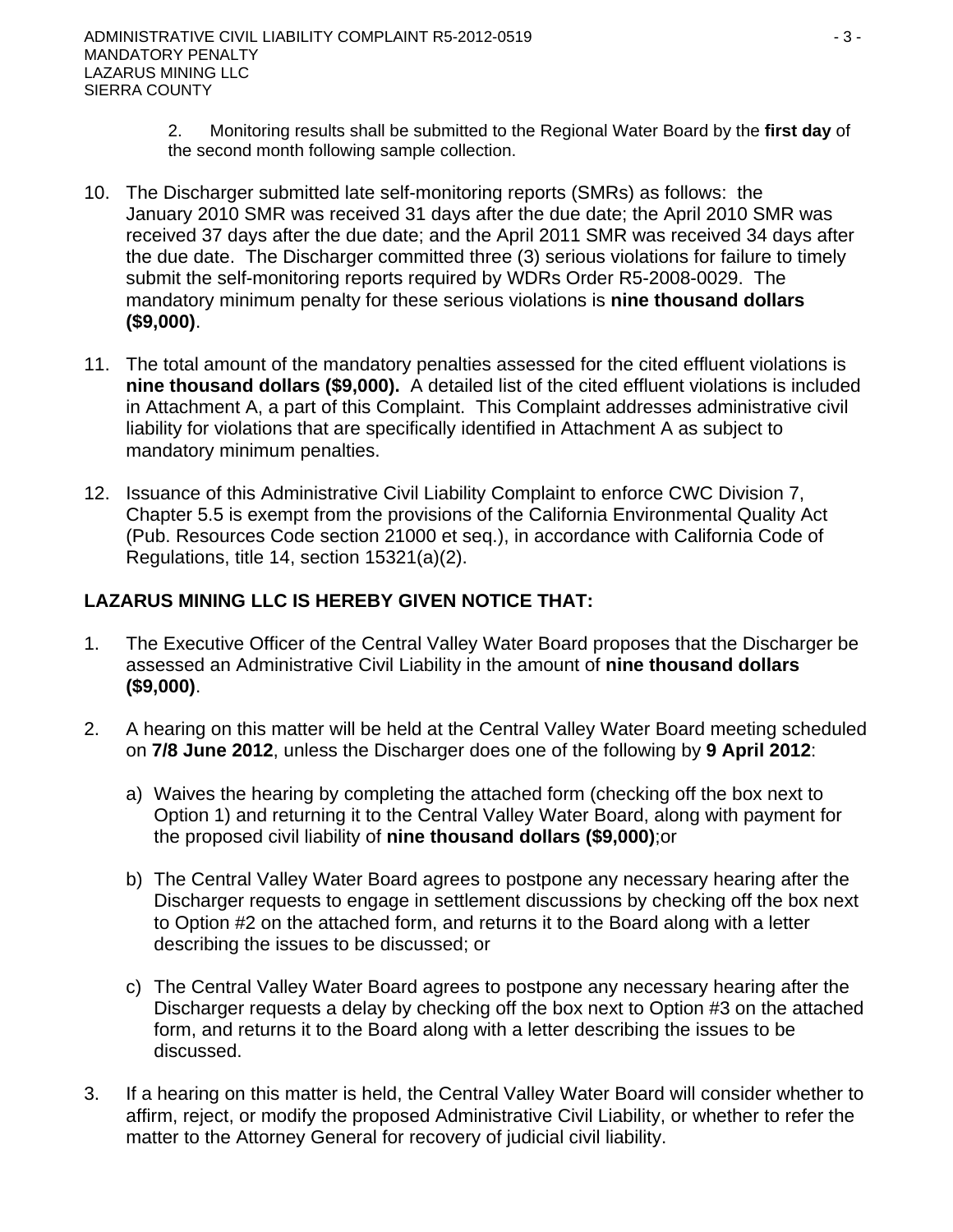4. If this matter proceeds to hearing, the Executive Officer reserves the right to amend the proposed amount of civil liability to conform to the evidence presented, including but not limited to, increasing the proposed amount to account for the costs of enforcement (including staff, legal and expert witness costs) incurred after the date of the issuance of this Complaint through completion of the hearing.

> *Original signed by Frederick Moss for*  PAMELA C. CREEDON, Executive Officer

> > 9 March 2012 DATE

Attachment A: Record of Violations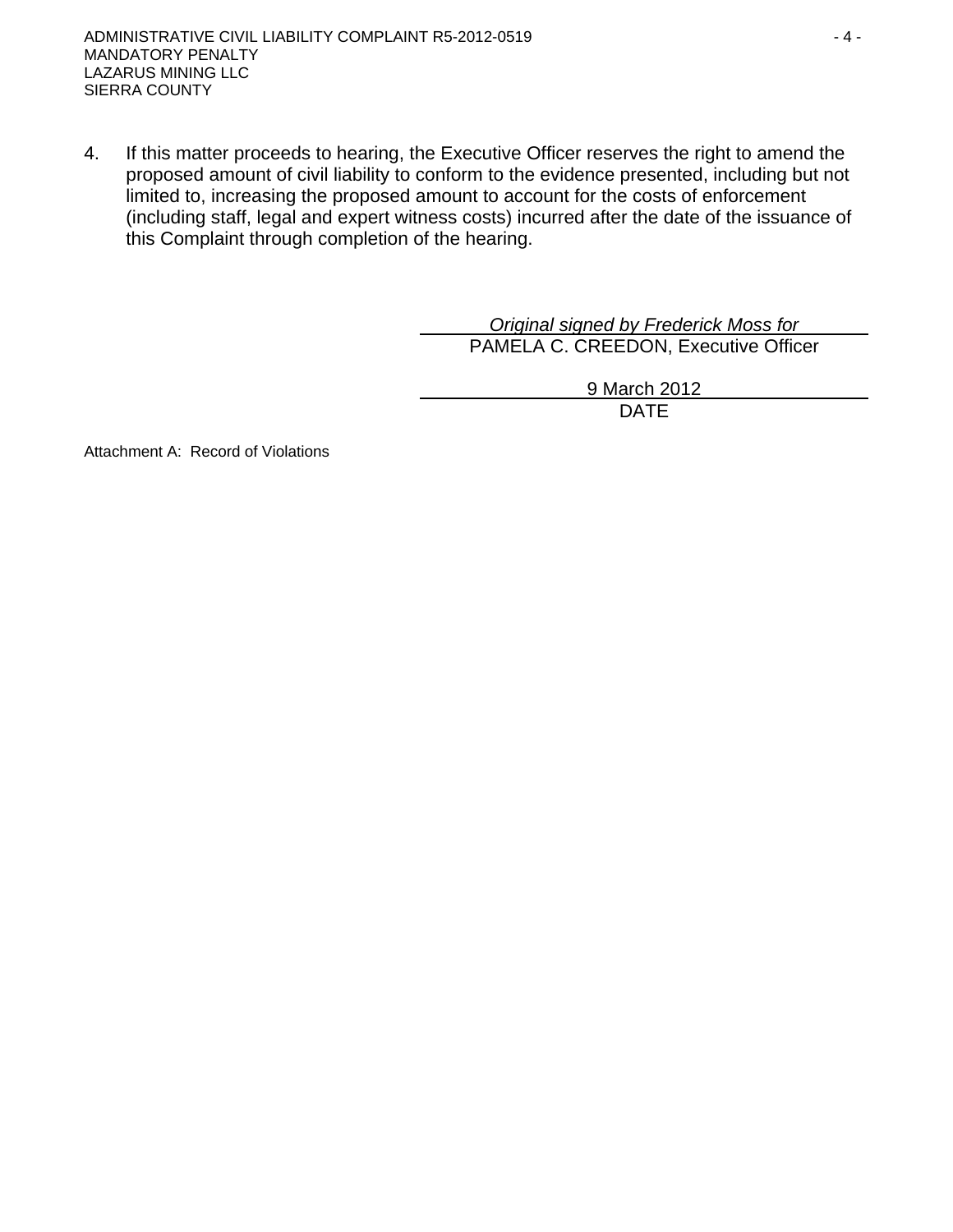#### **WAIVER FORM FOR ADMINISTRATIVE CIVIL LIABILITY COMPLAINT**

By signing this waiver, I affirm and acknowledge the following:

I am duly authorized to represent the Lazarus Mining, LLC (hereafter Discharger) in connection with Administrative Civil Liability Complaint R5-2012-0519 (hereafter Complaint). I am informed that California Water Code section 13323, subdivision (b), states that, "a hearing before the regional board shall be conducted within 90 days after the party has been served. The person who has been issued a complaint may waive the right to a hearing."

#### **□** *(OPTION 1: Check here if the Discharger waives the hearing requirement and will pay in full.)*

- a. I hereby waive any right the Discharger may have to a hearing before the Central Valley Water Board.
- b. I certify that the Discharger will remit payment for the proposed civil liability in the full amount of **nine thousand dollars (\$9,000)** by check that references "ACL Complaint R5-2012-0519" made payable to the *State Water Pollution Cleanup and Abatement Account*. Payment must be received by the Central Valley Water Board by **9 April 2012**.
- c. I understand the payment of the above amount constitutes a proposed settlement of the Complaint, and that any settlement will not become final until after a 30-day public notice and comment period. Should the Central Valley Water Board receive significant new information or comments during this comment period, the Central Valley Water Board's Executive Officer may withdraw the complaint, return payment, and issue a new complaint. I also understand that approval of the settlement will result in the Discharger having waived the right to contest the allegations in the Complaint and the imposition of civil liability.
- d. I understand that payment of the above amount is not a substitute for compliance with applicable laws and that continuing violations of the type alleged in the Complaint may subject the Discharger to further enforcement, including additional civil liability.

**□** *(OPTION 2: Check here if the Discharger waives the 90-day hearing requirement in order to engage in settlement discussions***.)** I hereby waive any right the Discharger may have to a hearing before the Central Valley Water Board within 90 days after service of the complaint, but I reserve the ability to request a hearing in the future. I certify that the Discharger will promptly engage the Central Valley Water Board Prosecution Team in settlement discussions to attempt to resolve the outstanding violation(s). By checking this box, the Discharger requests that the Central Valley Water Board delay the hearing so that the Discharger and the Prosecution Team can discuss settlement. It remains within the discretion of the Central Valley Water Board to agree to delay the hearing. Any proposed settlement is subject to the conditions described above under "Option 1."

**□** *(OPTION 3: Check here if the Discharger waives the 90-day hearing requirement in order to extend the hearing date and/or hearing deadlines. Attach a separate sheet with the amount of additional time requested and the rationale.)* I hereby waive any right the Discharger may have to a hearing before the Central Valley Water Board within 90 days after service of the complaint. By checking this box, the Discharger requests that the Central Valley Water Board delay the hearing and/or hearing deadlines so that the Discharger may have additional time to prepare for the hearing. It remains within the discretion of the Central Valley Water Board to approve the extension.

(Print Name and Title)

(Signature)

(Date)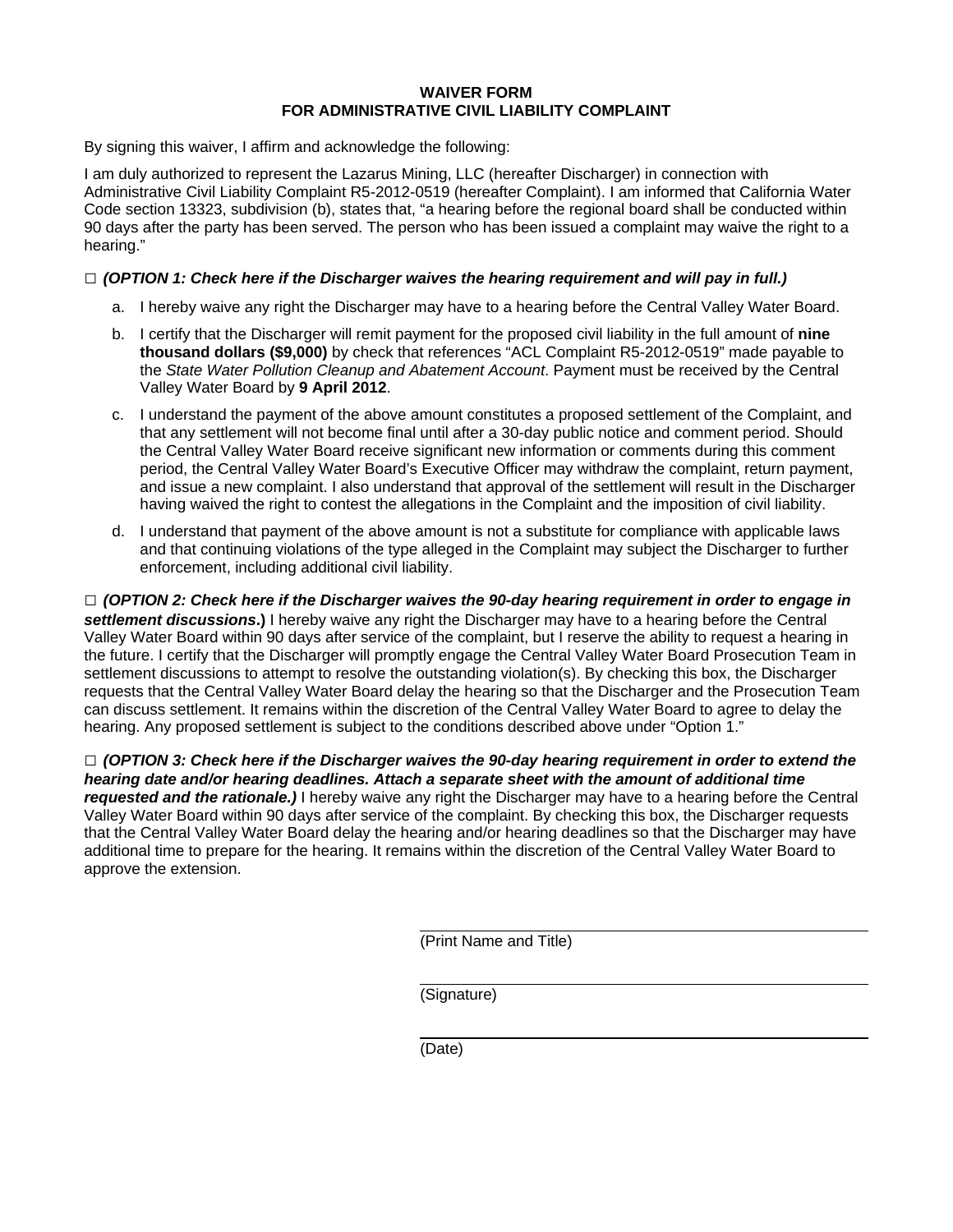#### **ATTACHMENT A ADMINISTRATIVE CIVIL LIABILITY COMPLAINT R5-2012-0519**

#### **MANDATORY PENALTIES FOR FAILURE TO SUBMIT REPORTS**

RECORD OF VIOLATIONS (3 May 2008 – 31 December 2011) MANDATORY PENALTIES (Data reported under Monitoring and Reporting Program R5-2008-0029)

|   | <u>SMR</u>        | Due Date | Received<br>Date | $#$ of 30-day<br>Periods Late | MMPs Accrued | Remarks |
|---|-------------------|----------|------------------|-------------------------------|--------------|---------|
|   | January 2010      | 3/1/2010 | 4/1/2010         |                               | \$3,000      |         |
| 2 | <b>April 2010</b> | 6/1/2010 | 7/8/2010         |                               | \$3,000      |         |
| 3 | <b>April 2011</b> | 6/1/2011 | 7/5/2011         |                               | \$3,000      |         |

Remarks:

1. Serious Violation: Failure to file a discharge monitoring report for each complete period of 30 days following the deadline for submitting the report.

| <b>VIOLATIONS AS OF:</b>                 | 12/31/2011 |
|------------------------------------------|------------|
| Group I Serious Violations:              | -3         |
| <b>Total Violations Subject to MMPs:</b> | 3          |

**Mandatory Minimum Penalty = (3 cumulative 30-day violations) x \$3,000 = \$9,000**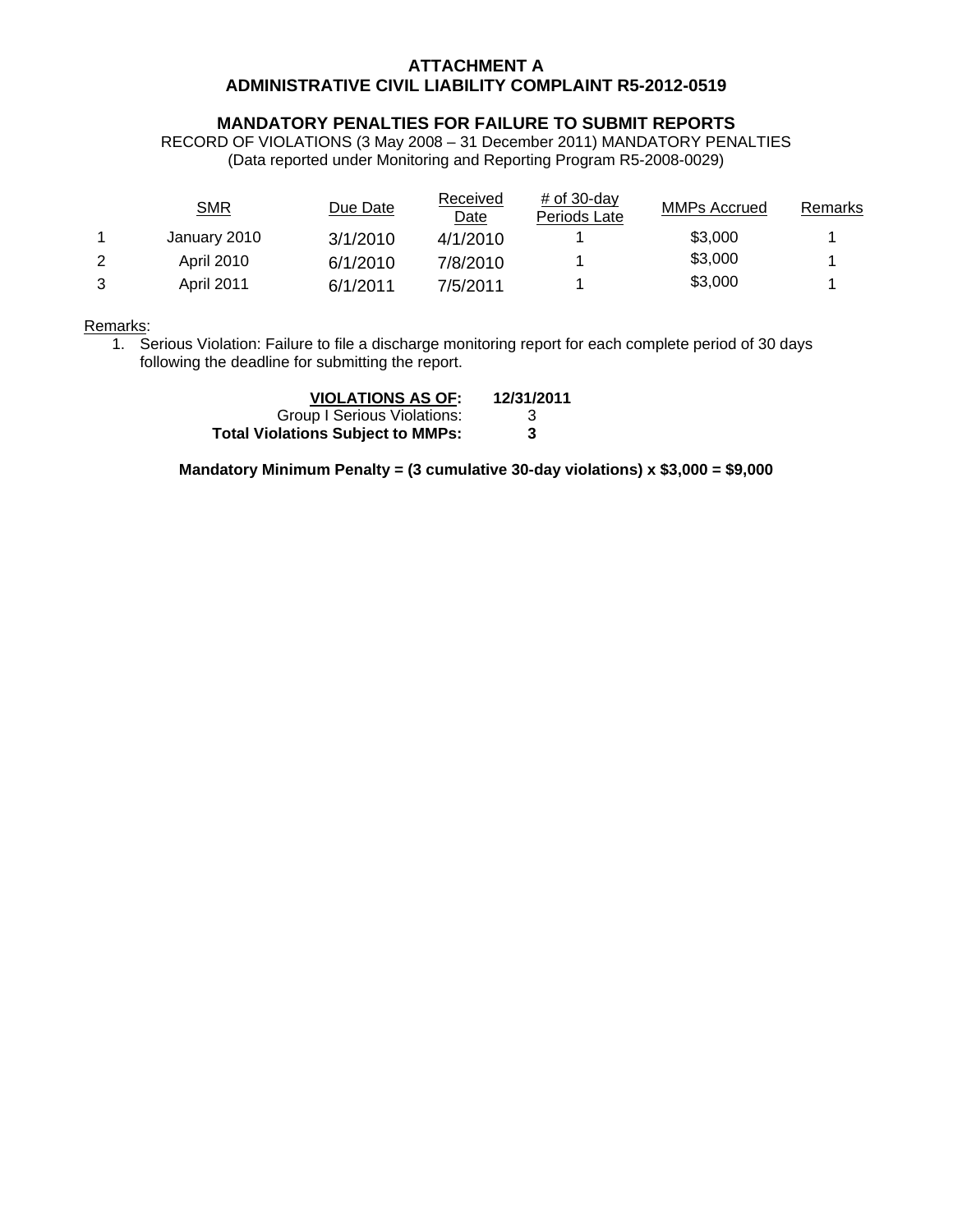Central Valley Regional Water Quality Control Board

HEARING PROCEDURE FOR ADMINISTRATIVE CIVIL LIABILITY COMPLAINT R5-2012-0519

## ISSUED TO LAZARUS MININING LLC SIERRA COUNTY

## SCHEDULED FOR 7/8 JUNE 2012

## PLEASE READ THIS HEARING PROCEDURE CAREFULLY. FAILURE TO COMPLY WITH THE DEADLINES AND OTHER REQUIREMENTS CONTAINED HEREIN MAY RESULT IN THE EXCLUSION OF YOUR DOCUMENTS AND/OR TESTIMONY.

## **Overview**

Pursuant to Water Code section 13323, the Executive Officer has issued an Administrative Civil Liability (ACL) Complaint to Lazarus Mining, LLC, alleging violations of Water Code section 13385.1 for late report violations. The ACL Complaint proposes that the Central Valley Water Board impose administrative civil liability in the amount of \$9,000. A hearing is currently scheduled to be conducted before the Board during its 7/8 June 2012 meeting.

The purpose of the hearing is to consider relevant evidence and testimony regarding the ACL Complaint. At the hearing, the Central Valley Water Board will consider whether to issue an administrative civil liability order assessing the proposed liability (or a higher or lower amount), or will reject the proposed liability, or will continue the hearing to a later date. If less than a quorum of the Board is available, this matter may be conducted before a hearing panel. The public hearing will commence at 8:30 a.m. or as soon thereafter as practical, or as announced in the Board's meeting agenda. The meeting will be held at:

11020 Sun Center Drive, Suite 200, Rancho Cordova, California.

An agenda for the meeting will be issued at least ten days before the meeting and posted on the Board's web page at:

http://www.waterboards.ca.gov/centralvalley/board\_info/meetings.

## **Hearing Procedure**

The hearing will be conducted in accordance with this Hearing Procedure, which has been approved by the Board Chair for the adjudication of such matters. The procedures governing adjudicatory hearings before the Central Valley Water Board may be found at California Code of Regulations, title 23, section 648 et seq., and are available at

## http://www.waterboards.ca.gov

Copies will be provided upon request. In accordance with Section 648(d), any procedure not provided by this Hearing Procedure is deemed waived. Except as provided in Section 648(b) and herein, Chapter 5 of the Administrative Procedures Act (Gov't Code, § 11500 et seq.) does not apply to this hearing.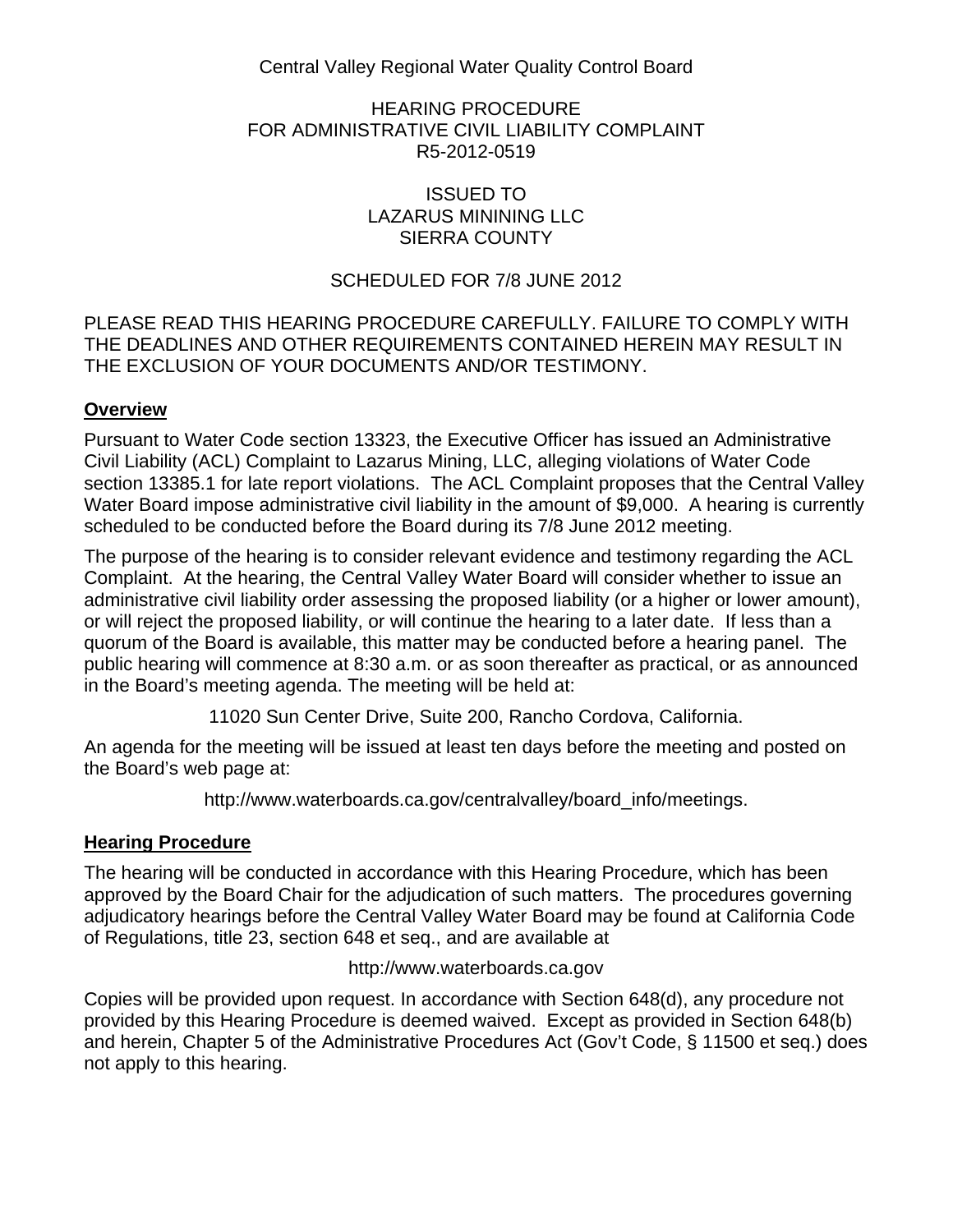The Discharger shall attempt to resolve objections to this Hearing Procedure with the Prosecution Team BEFORE submitting objections to the Advisory Team.

## **Hearing Participants**

Participants in this proceeding are designated as either "Designated Parties" or "Interested Persons." Designated Parties may present evidence and cross-examine witnesses and are subject to cross-examination. Interested Persons may present non-evidentiary policy statements, but may not cross-examine witnesses and are not subject to cross-examination. Interested Persons generally may not present evidence (e.g., photographs, eye-witness testimony, monitoring data). At the hearing, both Designated Parties and Interested Persons may be asked to respond to clarifying questions from the Central Valley Water Board, staff, or others, at the discretion of the Board Chair.

The following participants are hereby designated as Designated Parties in this proceeding:

- 1. Central Valley Water Board Prosecution Team
- 2. Lazarus Mining, LLC

## **Requesting Designated Party Status**

Persons who wish to participate in the hearing as a Designated Party must request designated party status by submitting a request in writing so that it is received no later than the deadline listed under "Important Deadlines" below. The request shall include an explanation of the basis for status as a Designated Party (i.e., how the issues to be addressed at the hearing affect the person, the need to present evidence or cross-examine witnesses), along with a statement explaining why the parties listed above do not adequately represent the person's interest. Any objections to these requests for designated party status must be submitted so that they are received no later than the deadline listed under "Important Deadlines" below.

## **Primary Contacts**

## **Advisory Team:**

Kenneth Landau 11020 Sun Center Drive, Suite 200, Rancho Cordova, CA 95670 Phone: (916) 464-4726 klandau@waterboards.ca.gov

Alex Mayer, Staff Counsel State Water Resources Control Board Office of Chief Counsel Physical address: 1001 I Street, Sacramento CA 95814 Mailing address: P.O. Box 100, Sacramento CA 95812 Phone: (916) 341-5051 Fax: (916) 341-5199 amayer@waterboards.ca.gov

## **Prosecution Team:**

Wendy Wyels, Environmental Program Manager 11020 Sun Center Drive, Suite 200, Rancho Cordova, CA 95670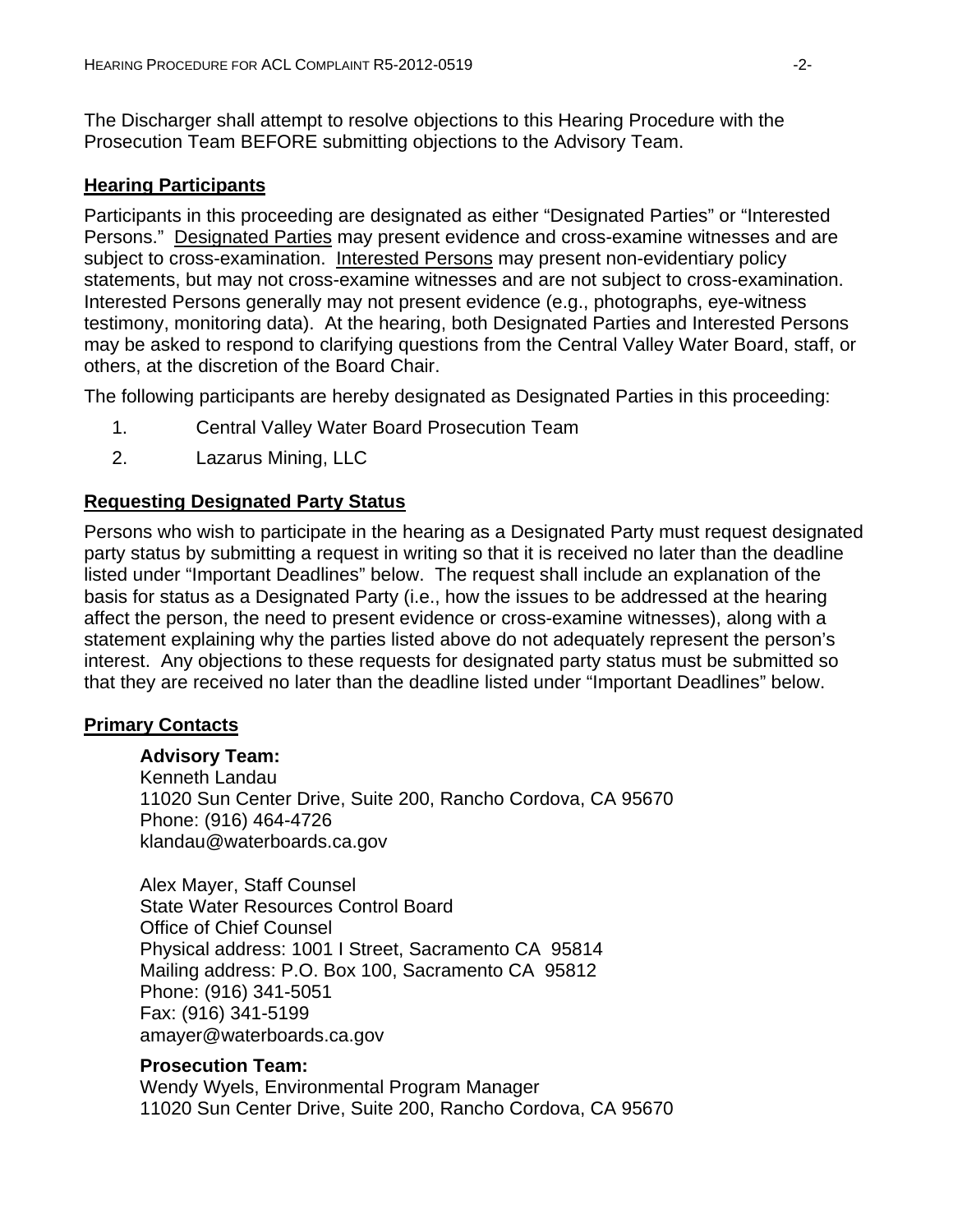Phone: (916) 464-4835; fax: (916) 464-4645 wwyels@waterboards.ca.gov

David Boyers, Senior Staff Counsel State Water Resources Control Board, Office of Enforcement Physical Address: 1001 I Street, Sacramento, CA 95814 Mailing Address: P.O. Box 100, Sacramento, CA 95812 Phone: (916) 341-5276; fax: (916) 341-5199 dboyers@waterboards.ca.gov

#### **Discharger (Lazarus Mining, LLC)**

Patrick Fagen Lazarus Mining, LLC P.O. Box 16187 South Lake Tahoe, CA 96151 pafagen@yahoo.com (530) 416-0266

#### **Separation of Prosecutorial and Advisory Functions**

To help ensure the fairness and impartiality of this proceeding, the functions of those who will act in a prosecutorial role by presenting evidence for consideration by the Board (the "Prosecution Team") have been separated from those who will provide legal and technical advice to the Board (the "Advisory Team"). Members of the Advisory Team are: Ken Landau, Assistant Executive Officer and Alex Mayer, Staff Counsel. Members of the Prosecution Team are: Pamela Creedon, Executive Officer; Frederick Moss, Assistant Executive Officer; Wendy Wyels, Environmental Program Manager; Victor Vasquez, Sr. Water Resources Control Engineer; Barry Hilton, Water Resources Control Engineer; and David Boyers, Senior Staff Counsel.

Any members of the Advisory Team who normally supervise any members of the Prosecution Team are not acting as their supervisors in this proceeding, and vice versa. Pamela Creedon regularly advises the Central Valley Water Board in other, unrelated matters, but is not advising the Central Valley Water Board in this proceeding. Other members of the Prosecution Team act or have acted as advisors to the Central Valley Water Board in other, unrelated matters, but they are not advising the Central Valley Water Board in this proceeding. Members of the Prosecution Team have not had any ex parte communications with the members of the Central Valley Water Board or the Advisory Team regarding this proceeding.

#### **Ex Parte Communications**

Designated Parties and Interested Persons are forbidden from engaging in ex parte communications regarding this matter. An ex parte communication is a written or verbal communication related to the investigation, preparation, or prosecution of the ACL Complaint between a Designated Party or an Interested Person and a Board Member or a member of the Board's Advisory Team. However, if the communication is copied to all other persons (if written) or is made in a manner open to all other persons (if verbal), then the communication is not considered an ex parte communication. Communications regarding non-controversial procedural matters are also not considered ex parte communications and are not restricted.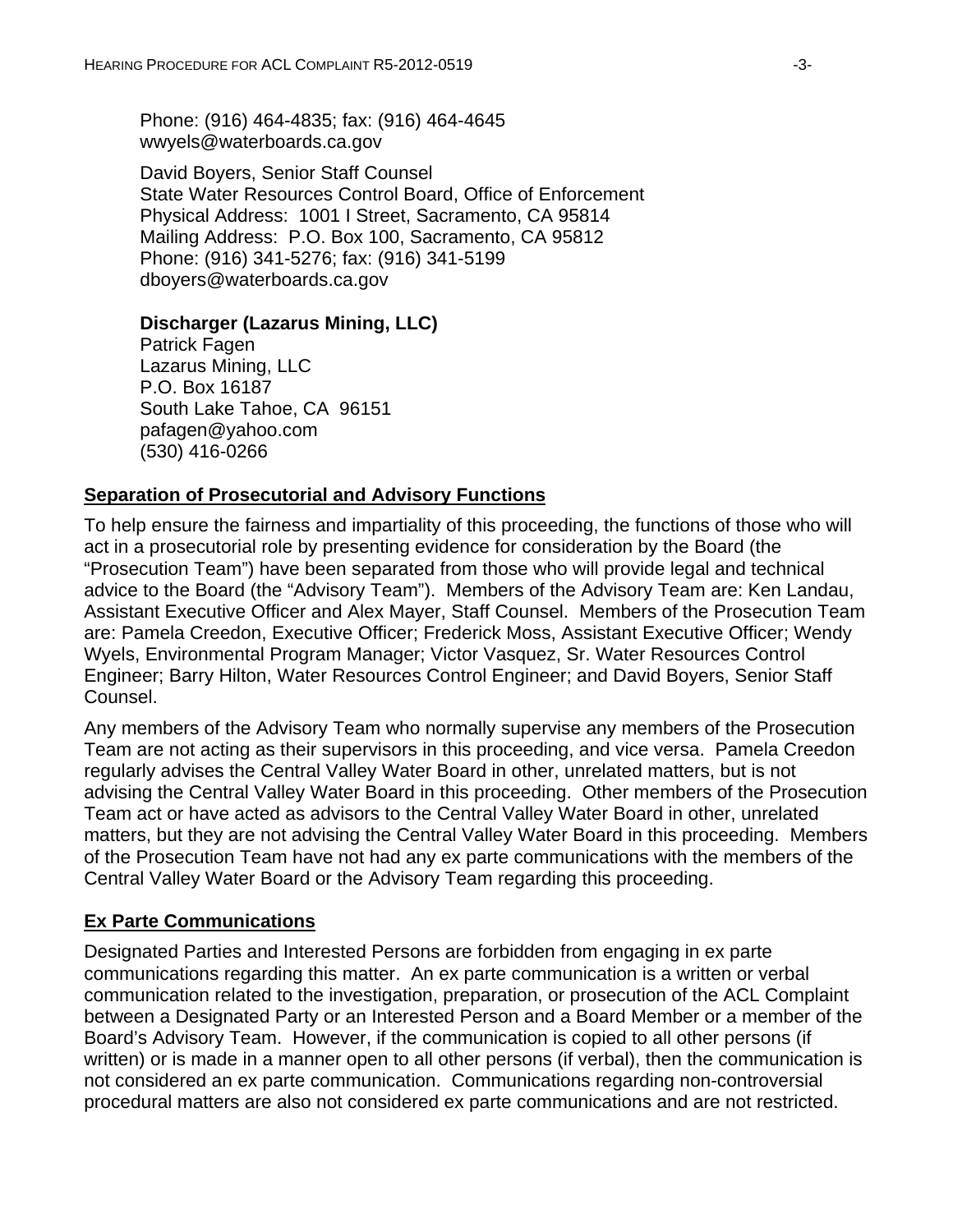## **Hearing Time Limits**

To ensure that all participants have an opportunity to participate in the hearing, the following time limits shall apply: each designated party shall have a combined **30** minutes to present evidence (including evidence presented by witnesses called by the designated party), to crossexamine witnesses (if warranted), and to provide a closing statement. Each interested person shall have 3 minutes to present a non-evidentiary policy statement. Participants with similar interests or comments are requested to make joint presentations, and participants are requested to avoid redundant comments. Participants who would like additional time must submit their request to the Advisory Team so that it is received no later than the deadline listed under "Important Deadlines" below. Additional time may be provided at the discretion of the Advisory Team (prior to the hearing) or the Board Chair (at the hearing) upon a showing that additional time is necessary. Such showing shall explain what testimony, comments, or legal argument requires extra time, and why it could not have been provided in writing by the applicable deadline.

A timer will be used, but will not run during Board questions or the responses to such questions, or during discussions of procedural issues.

## **Submission of Evidence and Policy Statements**

The Prosecution Team and all other Designated Parties (including the Discharger) must submit the following information in advance of the hearing:

- 1. All evidence (other than witness testimony to be presented orally at the hearing) that the Designated Party would like the Central Valley Water Board to consider. Evidence and exhibits already in the public files of the Central Valley Board may be submitted by reference, as long as the exhibits and their location are clearly identified in accordance with California Code of Regulations, title 23, section 648.3. Board members will not generally receive copies of materials incorporated by reference unless copies are provided, and the referenced materials are generally not posted on the Board's website.
- 2. All legal and technical arguments or analysis.
- 3. The name of each witness, if any, whom the designated party intends to call at the hearing, the subject of each witness' proposed testimony, and the estimated time required by each witness to present direct testimony.
- 4. The qualifications of each expert witness, if any.

Prosecution Team: The Prosecution Team's information must include the legal and factual basis for its claims against each Discharger; a list of all evidence on which the Prosecution Team relies, which must include, at a minimum, all documents cited in the ACL Complaint, Staff Report, or other material submitted by the Prosecution Team; and the witness information required under items 3-4 for all witnesses, including Board staff.

Designated Parties (including the Discharger): All Designated Parties shall submit comments regarding the ACL Complaint along with any additional supporting evidence not cited by the Central Valley Water Board's Prosecution Team no later than the deadline listed under "Important Deadlines" below.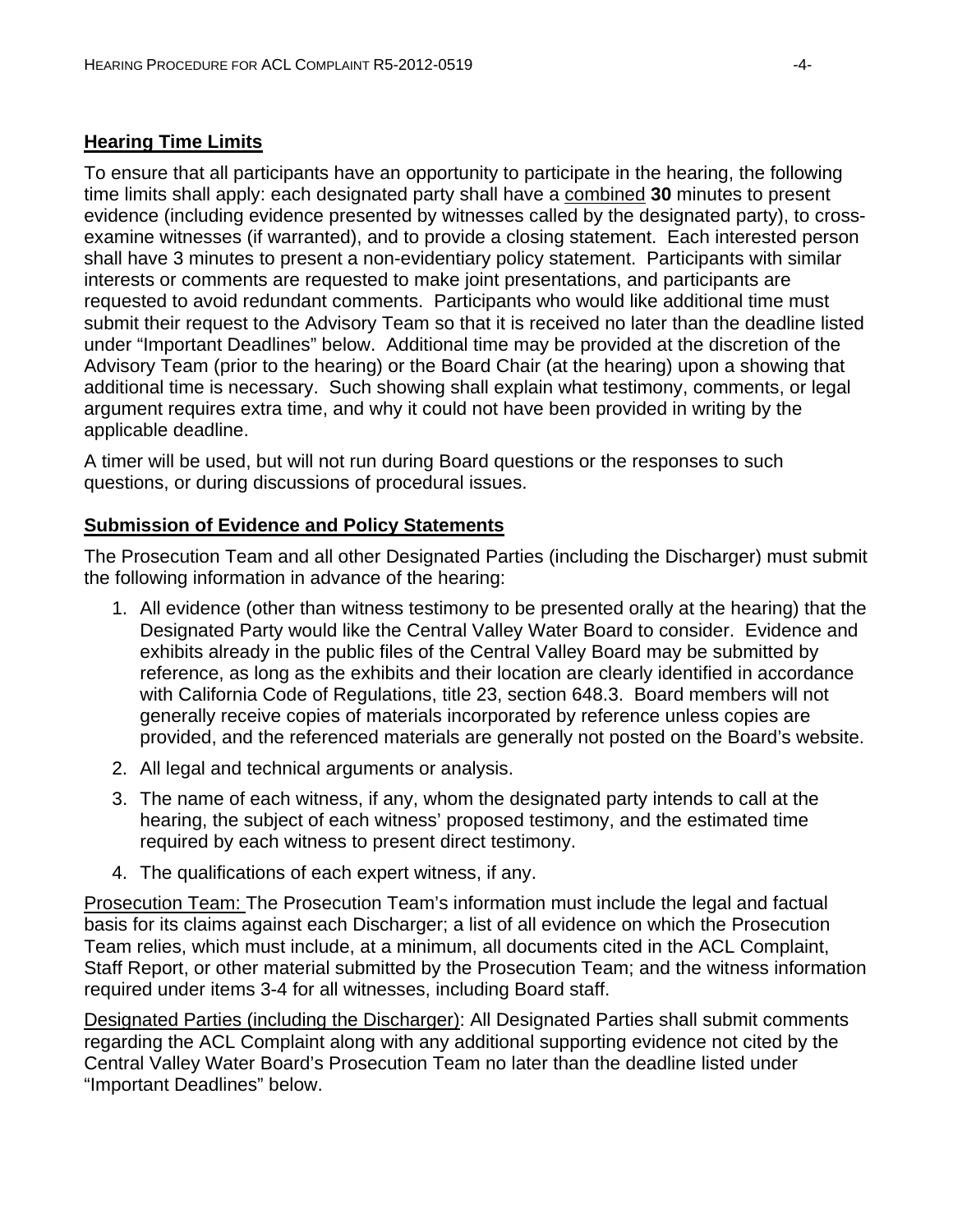Rebuttal: Any Designated Party that would like to submit evidence, legal analysis, or policy statements to rebut information previously submitted by other Designated Parties shall submit this rebuttal information so that it is received no later than the deadline listed under "Important Deadlines" below. "Rebuttal" means evidence, analysis or comments offered to disprove or contradict other submissions. Rebuttal shall be limited to the scope of the materials previously submitted. Rebuttal information that is not responsive to information previously submitted may be excluded.

Copies: Board members will receive copies of all submitted materials. The Board Members' hard copies will be printed in black and white on 8.5"x11" paper from the Designated Parties' electronic copies. Designated Parties who are concerned about print quality or the size of all or part of their written materials should provide an extra nine paper copies for the Board Members. For voluminous submissions, Board Members may receive copies in electronic format only. Electronic copies will also be posted on the Board's website. Parties without access to computer equipment are strongly encouraged to have their materials scanned at a copy or mailing center. The Board will not reject materials solely for failure to provide electronic copies.

Other Matters: The Prosecution Team will prepare a summary agenda sheet (Summary Sheet) and will respond to all significant comments. The Summary Sheet and the responses shall clearly state that they were prepared by the Prosecution Team. The Summary Sheet and the responses will be posted online, as will revisions to the proposed Order.

Interested Persons: Interested Persons who would like to submit written non-evidentiary policy statements are encouraged to submit them to the Advisory Team as early as possible, but they must be received by the deadline listed under "Important Deadlines" to be included in the Board's agenda package. Interested Persons do not need to submit written comments in order to speak at the hearing.

Prohibition on Surprise Evidence: In accordance with California Code of Regulations, title 23, section 648.4, the Central Valley Water Board endeavors to avoid surprise testimony or evidence. Absent a showing of good cause and lack of prejudice to the parties, the Board Chair will likely exclude evidence and testimony that is not submitted in accordance with this Hearing Procedure. Excluded evidence and testimony will *not* be considered by the Central Valley Water Board and will not be included in the administrative record for this proceeding.

Presentations: Power Point and other visual presentations may be used at the hearing, but their content shall not exceed the scope of other submitted written material. These presentations must be provided to the Advisory Team at or before the hearing both in hard copy and in electronic format so that they may be included in the administrative record.

Witnesses: All witnesses who have submitted written testimony shall appear at the hearing to affirm that the testimony is true and correct, and shall be available for cross-examination.

## **Evidentiary Documents and File**

The ACL Complaint and related evidentiary documents are on file and may be inspected or copied at the Central Valley Water Board office at 11020 Sun Center Drive, Rancho Cordova, CA 95670. This file shall be considered part of the official administrative record for this hearing. Other submittals received for this proceeding will be added to this file and will become a part of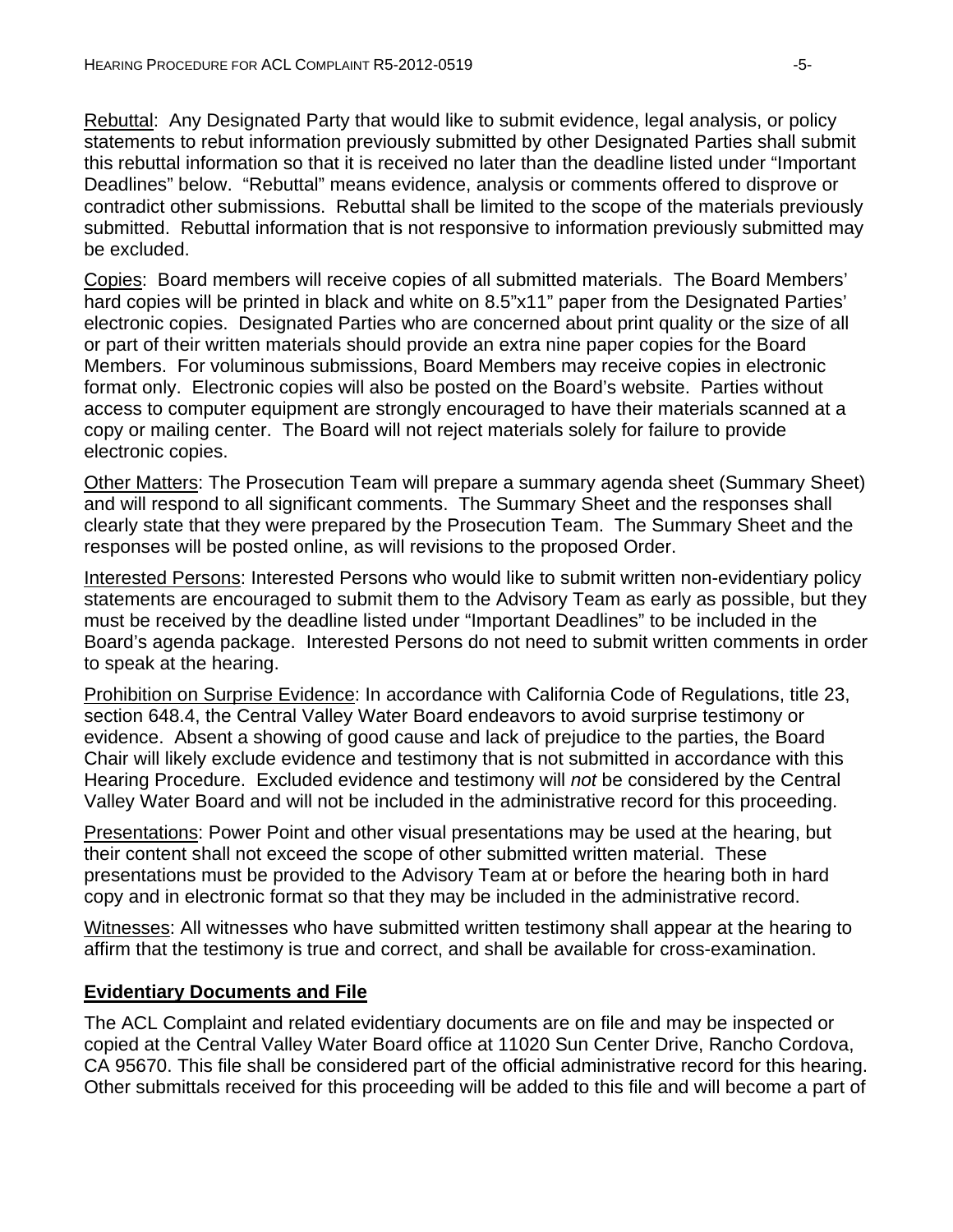the administrative record absent a contrary ruling by the Central Valley Water Board's Chair. Many of these documents are also posted on-line at:

http://www.waterboards.ca.gov/centralvalley/board\_decisions/tentative\_orders/index.shtml

Although the web page is updated regularly, to assure access to the latest information, you may contact Wendy Wyels (contact information above) for assistance obtaining copies.

#### **Questions**

Questions concerning this proceeding may be addressed to the Advisory Team attorney (contact information above).